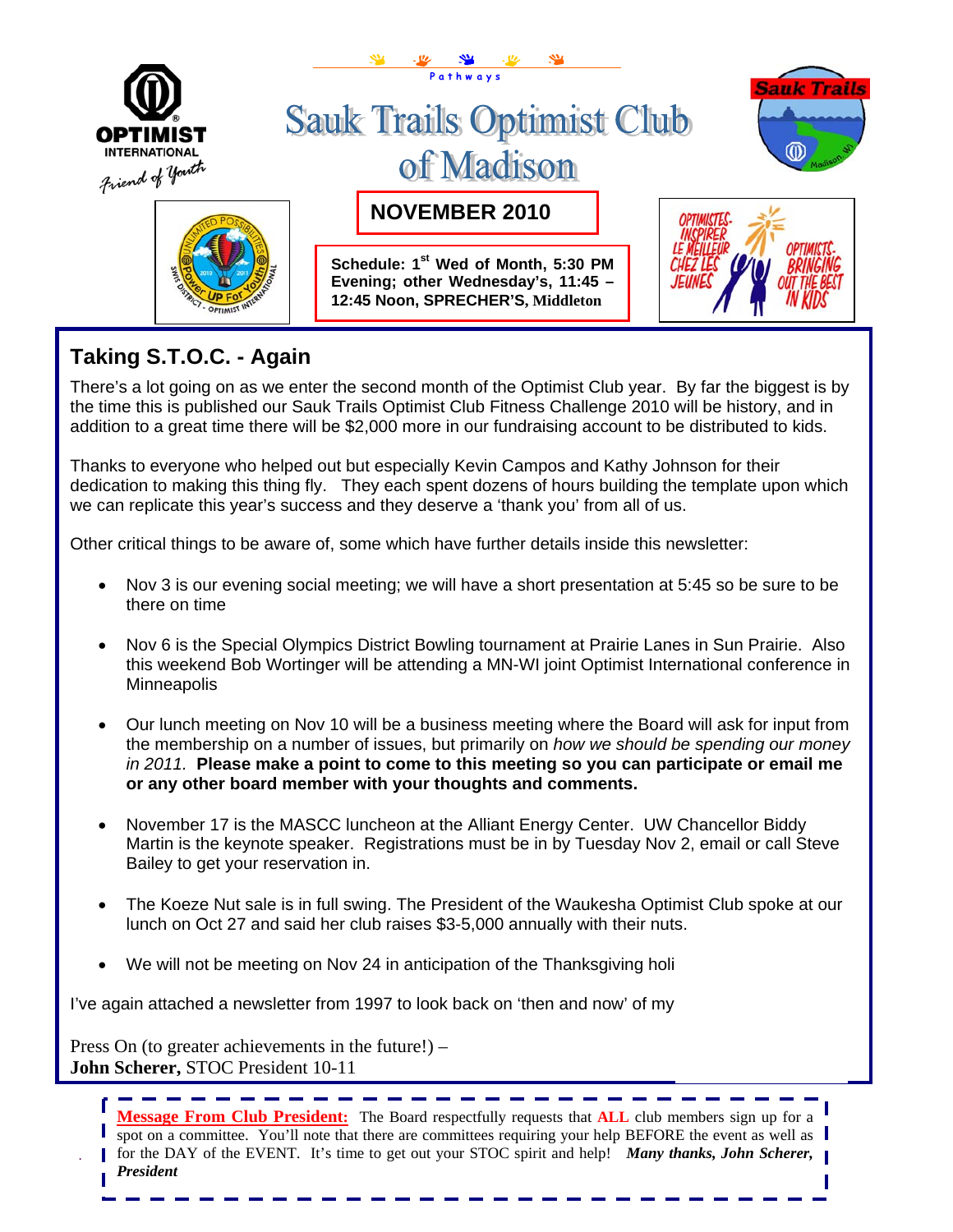.

#### **Sauk Trails Optimist Club – STOC Board Meeting Vintage Restaurant October 6, 2010**

Members in Attendance: Past-President (Presiding): Carole Klopp President-Elect: John Scherer Vice-President: Jeff Hosking Board Members: Bonnie Spindler, Darrin Sharp, Gene Spindler, Kathy Johnson, Ray Schmitz, Kevin Campos Secretary/Treasurer: Bob Wortinger

The meeting was called to order by Carole Klopp at 4:35 pm.

The minutes of the September 1, 2010 Board Meeting were discussed. A motion was made (Bob), seconded (Bonnie), and passed to approve the minutes of the September Board Meeting.

The Financial Report through September 30, 2010 was presented to the Board by Gene Spindler. The Board discussed the information provided. Discussion included whether our current dues, which have been at the same level for several years, are adequate to cover current operating expenses – this was tabled for discussion at a future meeting. A motion was made (Kathy Johnson), seconded (Darrin Sharp) and passed to accept the financial report as presented.

A motion was made by Gene Spindler to raise the dues for spousal members in the club from \$17.50 to \$20.00 per quarter (the other spouse pays full dues) effective 10/1/2010. This motion was seconded by Bonnie Spindler and approved.

Jeff presented comments from the Membership Committee. Our club currently has 40 members plus two "Friends of Optimists". It was noted that Jacci See and Jeff Hosking are in charge of obtaining meeting speakers for the upcoming Club year.

The Board discussed fundraising activities. The October 30<sup>th</sup> B-Ball event at Memorial High School was discussed in detail. Currently \$750 has been received from sponsors for this event with a goal of \$2,000 - \$2,500. Mitch Henck has agreed to be the announcer. More celebrity and non-celebrity players are still needed as well as celebrity coaches. The JOOI Club will be handling concessions with drinks and baked goods for sale. There will also be a raffle. This is planned to be our club's major fund raiser for the year so all members are being strongly encouraged to help at this event.

Regarding Bucky Books – All books have been distributed. To date, payments have been received for 41 of the 64 books.

Darrin and Carole reported on JOOI Club activities. Discussion included potential international and local projects – right now progress is being made in establishing a joint project with the local Salvation Army chapter.

Upcoming Club service events include Special Olympics Bowling on October 23 and November 6 as well as two servers needed for upcoming "Cancer dinners" on October 17 and November 21. The board also discussed Salvation Army bell ringing and the need to get a club coordinator in place for this event ASAP.

Bonnie noted that she has been working with Steve Bailey who will be taking over producing and distributing our monthly newsletter.

**The Optimist Creed**  2012; the other 5 board members each have one year remaining with their terms expiring on September 30, 2011. It was noted that current board member terms are as follows: Darrin Sharp two year term ending September 30,

A brief discussion ensued on interpretation of certain provisions of the Club's By-Laws and approving the 2010- 2011 Club budgets for operating and Foundation activities. Both of these items were tabled until the November, 2010 meeting.

A motion was made, seconded and passed to adjourn. The date, time and location for the next Board Meeting **is set for 10:30 AM on November 10 at Sprecher's.** The following board meeting will be held on December 8.

Bob Wortinger, Secretary/Treasurer 2010-2011

#### Editor: Steve Bailey Sbailey100@aol.com Nov Newsletter Articles Due by 10/24/2010

# **Sauk Trails Club Officers 10 - 11**

**President** John Scherer

**Secretary/Treasurer** Bob Wortinger

> **Past President** Carole Klopp

**Vice President** Jeff Hosking

**Board of Directors** Gene Spindler Kathy Johnson Darrin Sharp Bonnie Spindler Ray Schmitz Kevin Campos

# **CHILDHOOD CANCER**

Future Sunday sign-up dates for 2 Sauk Trails Optimist to help serve meals for Childhood Cancer families with West Madison Club Optimists are:

**November 21st**

# **ANY Sauk Trails Club Optimists**

There should be club representation at each quarterly conference to acquire the information for the Sauk Trails Optimist Club. Please put these dates on your calendar and try to make at least one of these SWIS Conferences.

**November 7th Minneapolis, MN February 5th Madison Area May 7th Wisconsin Dells Milwaukee Area**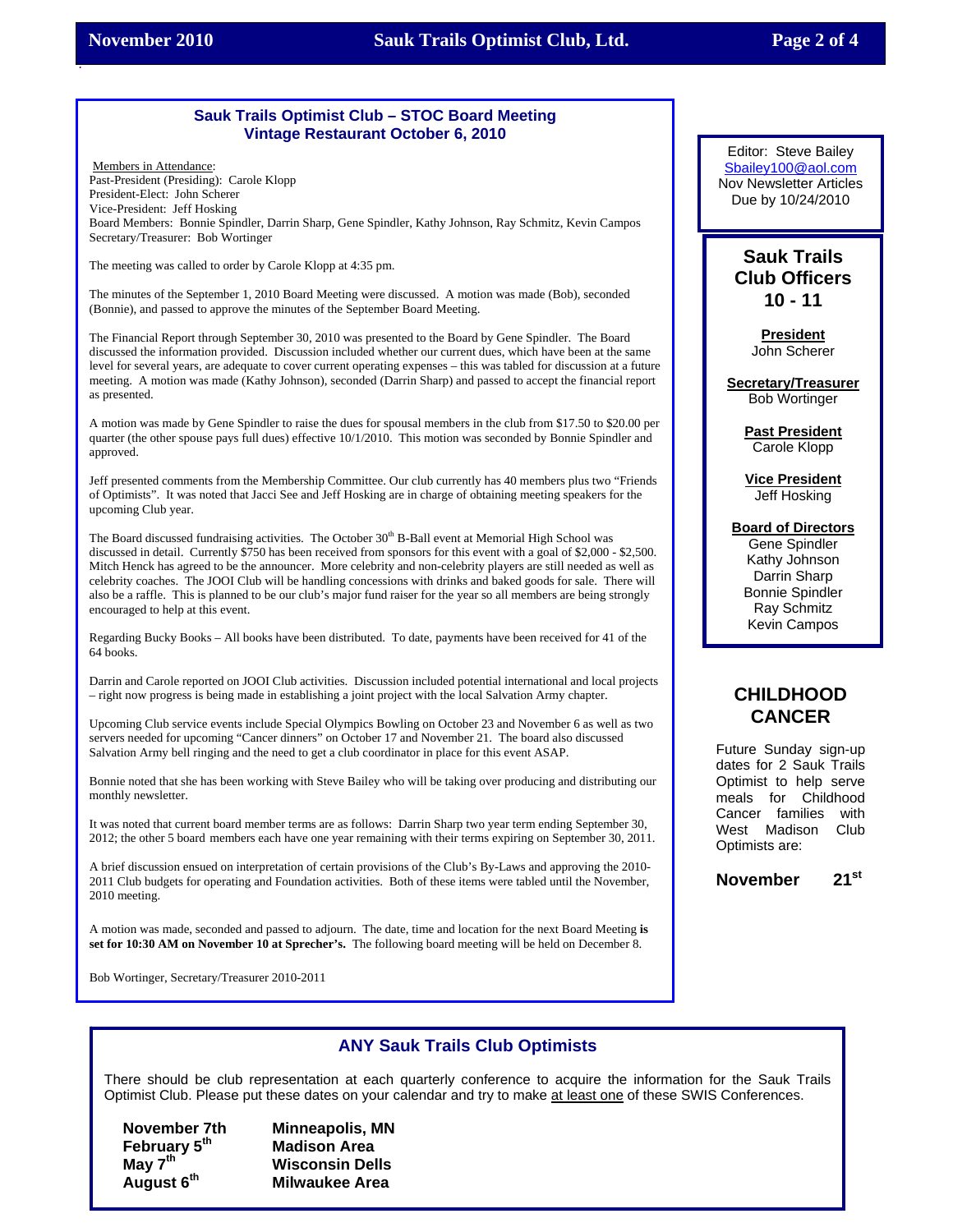### **2010 Koeze Nut Fundraiser**  Our club kicked off our annual Koeze Nut Fundraiser on October 13th. We had over \$1000 in profits last year, hoping to top \$1500 in profits in 2010! **What you need to know to sell Koeze Nuts:** Order deadlines: **November 10<sup>th</sup>** for Thanksgiving sales, and **December 8th** for Christmas sales. **Bring order forms to Wednesday meetings or contact Rick Thomas** at 212-7582 or jathoma2@wisc.edu • **Collect money up front** with checks made payable to **Sauk Trails Optimist Club.**  • Products normally available include: -**Colossal Cashews and Classic Mixed Nuts** in decanters, canisters and boxes. -**Milk or Dark Chocolate Puddles** in decanters and boxes -**Delan Caramel Crunch and Chocolate Covered Dried Cherries -Executive Gift Packs**-combinations for corporate clients • Product prices range from \$11.75-\$50.00+ • Come to a weekly meeting or contact Rick Thomas for promotional information, brochures or order forms. • You can look at the online catalog at: http://koeze.com, but please order all products from the club so we get the profits from this fundraiser. There are two parts to the Koeze Nuts Fundraiser: 1) Accumulating the orders from everyone and ordering the Koeze products. 2) Distributing the Koeze products when they come in. If you have an interest in helping out with either of these tasks, please contact me at 212-7582 or jathoma2@wisc.edu as soon as possible. **Rick Thomas**, Koeze Chair

# **Bucky Book Fundraiser**

Kevin Campos, Past President, has worked it out for our Club to sell Bucky Books again. Bucky Books have a lot more coupons, a website and you can download coupons only if you have a Bucky Book.

The Bucky Books is available from Kevin currently. If you can't make a lunch, please email/call Kevin to reserve how many books you want. Again, there are many coupons and online incentives that can be used.

All money for Bucky Books should be in by now, if you still have some hue, please let Kevin know,

**Kevin Campos,** 235-1030 (cell) Camposfinancial@gmail.com Bucky Book Coordinator

# ATTETION SAUK TRAILS MEMBERS

• At our last meeting, Oct.  $27<sup>th</sup>$ , President John encouraged us to think about inviting a guest to our meeting; not just a guest, but also a potential member! There are probably one or two people you've been thinking about asking for some time now, and how about now is the time to do just that….ask!!

| Date                  | <b>Speaker</b>            | <b>Topic</b>                                   | <b>SPRECHERS</b><br>Menu's |
|-----------------------|---------------------------|------------------------------------------------|----------------------------|
| Nov. $3^{\text{rd}}$  | President John Scherer    | Surprise! A brief<br>presentation at 5:45 P.M. | <b>Horesdovers</b>         |
| Nov. $10^{th}$        | The Board of Directors    | A number is issues                             | Menu 2                     |
| Nov. $17^{\text{th}}$ | MASCC Lunch, Alliant Ctr, | Sprecher's CANCELED                            |                            |
| Nov. $24^{\text{th}}$ | ТВА                       |                                                | Menu 4                     |
| Dec. $1st$            | TBA                       |                                                | Menu 1                     |

#### **Lunch Cost/Evening Hors d' oeuvres: (\$12.00 includes entrée, beverage, tax, & tip) Menu 1 Menu 2 Menu 3 Menu 4** ½ Sprechers Chicken Wrap, with side and soup ½ Roast Turkey Sandwich, with side and soup Ratatouille with Soup | Chicken Fettuccine Alfredo with soup Rueben with soup or side Meatloaf with soup Sprechers Chicken Sandwich with soup or side Classic Cobb Salad Chicken Caesar Salad with soup Classic Cobb Salad with soup | Chicken Caesar Salad with soup Pork Sliders with side and soup

# **SPRECHER'S MENU CHOICES for Lunch**